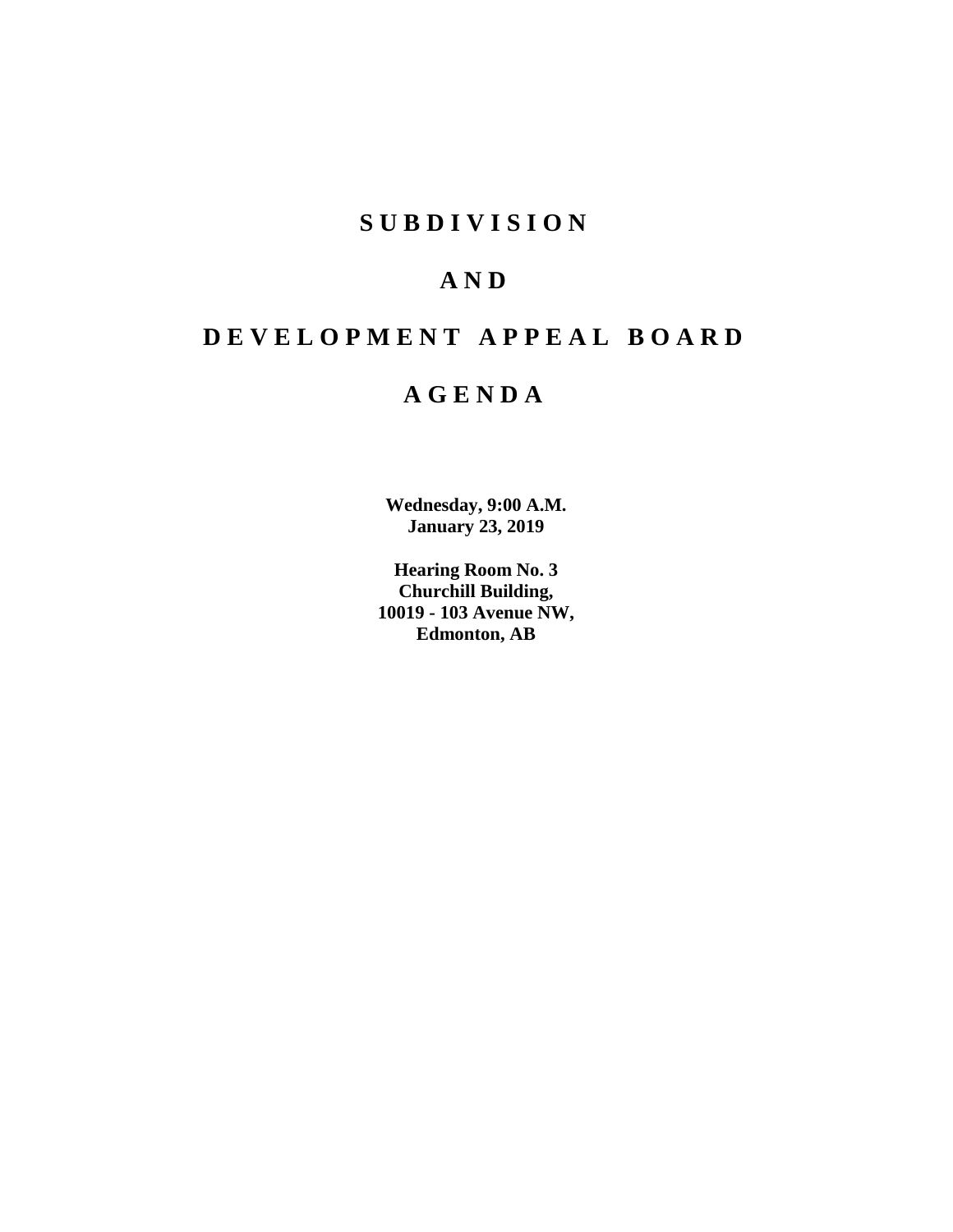## **SUBDIVISION AND DEVELOPMENT APPEAL BOARD HEARING ROOM NO. 3**

|   | 9:00 A.M. | SDAB-D-19-009   | Construct exterior alterations to a Single<br>Detached House (increase in height)<br>8807 - 148 Street NW<br>Project No.: 256997689-013 |
|---|-----------|-----------------|-----------------------------------------------------------------------------------------------------------------------------------------|
| H | 9:00 A.M. | $SDAB-D-19-010$ | Construct exterior alterations to a Single<br>Detached House (increase in height)<br>8809 - 148 Street NW<br>Project No.: 257013833-014 |

*NOTE: Unless otherwise stated, all references to "section numbers" refer to the authority under the Edmonton Zoning Bylaw 12800.*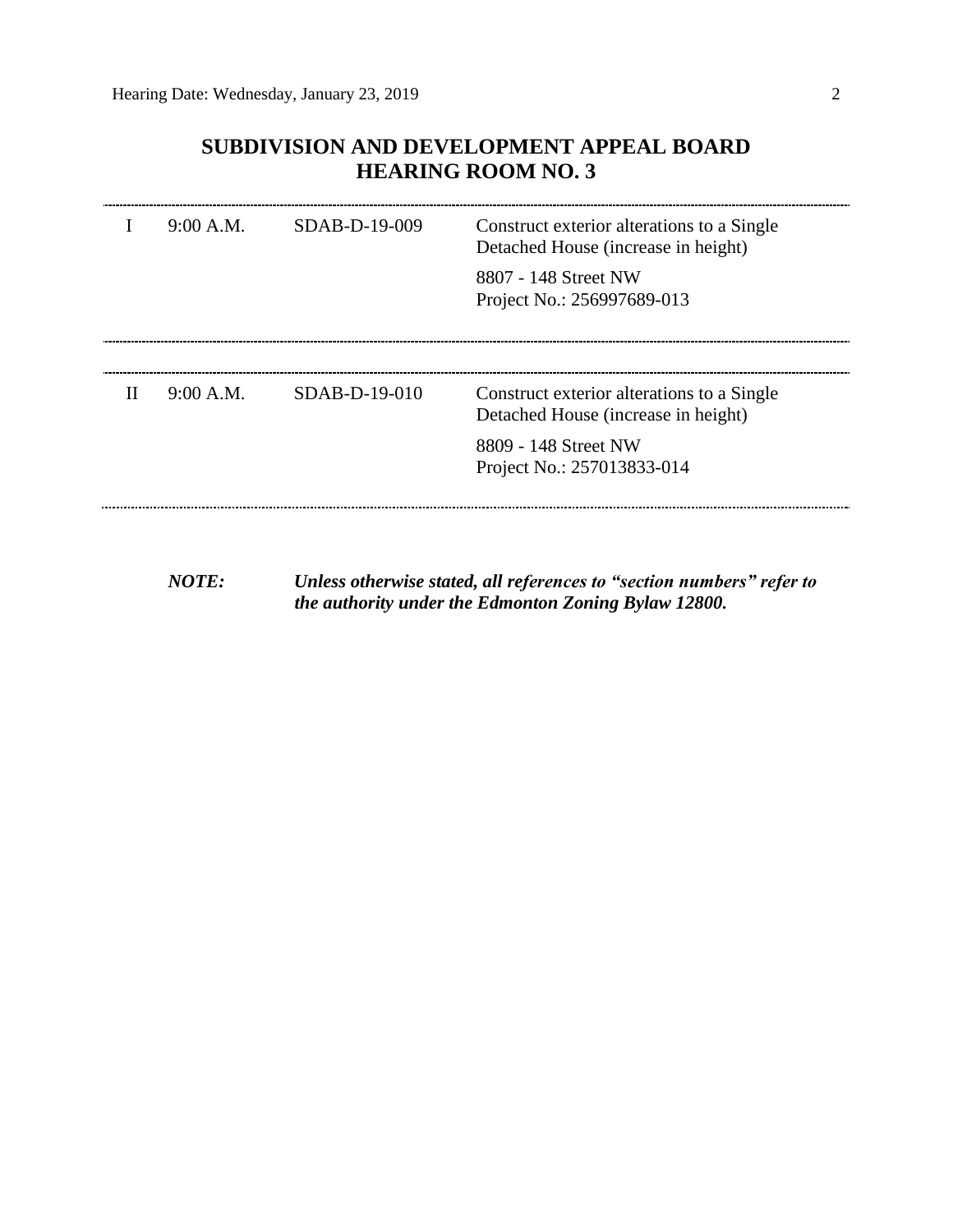| ITEM I / II: 9:00 A.M.                           | FILE: SDAB-D-19-009 / 010                                                         |  |  |  |  |
|--------------------------------------------------|-----------------------------------------------------------------------------------|--|--|--|--|
|                                                  | AN APPEAL FROM THE DECISION OF THE DEVELOPMENT OFFICER                            |  |  |  |  |
| <b>APPELLANT:</b>                                |                                                                                   |  |  |  |  |
| <b>APPLICATION NO.:</b>                          | 256997689-013<br>257013833-014                                                    |  |  |  |  |
| <b>APPLICATION TO:</b>                           | Construct exterior alterations to a Single<br>Detached House (increase in height) |  |  |  |  |
| <b>DECISION OF THE</b><br>DEVELOPMENT AUTHORITY: | Refused                                                                           |  |  |  |  |
| <b>DECISION DATE:</b>                            | December 19, 2018                                                                 |  |  |  |  |
| <b>DATE OF APPEAL:</b>                           | December 19, 2018                                                                 |  |  |  |  |
| MUNICIPAL DESCRIPTION<br>OF SUBJECT PROPERTY:    | 8807 - 148 Street NW<br>$8809 - 148$ Street NW                                    |  |  |  |  |
| <b>LEGAL DESCRIPTION:</b>                        | Plan 1722061 Blk 8 Lot 16A<br>Plan 1722061 Blk 8 Lot 16B                          |  |  |  |  |
| ZONE:                                            | (RF1) Single Detached Residential Zone                                            |  |  |  |  |
| <b>OVERLAY:</b>                                  | Mature Neighbourhood Overlay                                                      |  |  |  |  |
| <b>STATUTORY PLAN:</b>                           | N/A                                                                               |  |  |  |  |
|                                                  |                                                                                   |  |  |  |  |

### *Grounds for Appeal*

The Appellant provided the following reasons for appealing the decision of the Development Authority:

> The existing sewer invert was higher than originally specified by the city which required us to raise the height of the building footings resulting in the building being over height by 9.5". We learned this exact number after having the RPR done and main floor height shot by the surveyor on request of the Development permit report department after construction was completed. We adjusted our grading so that the building would not look different than the original application and have met and had approved by the city all grading changes which resulted in no impact to properties around us.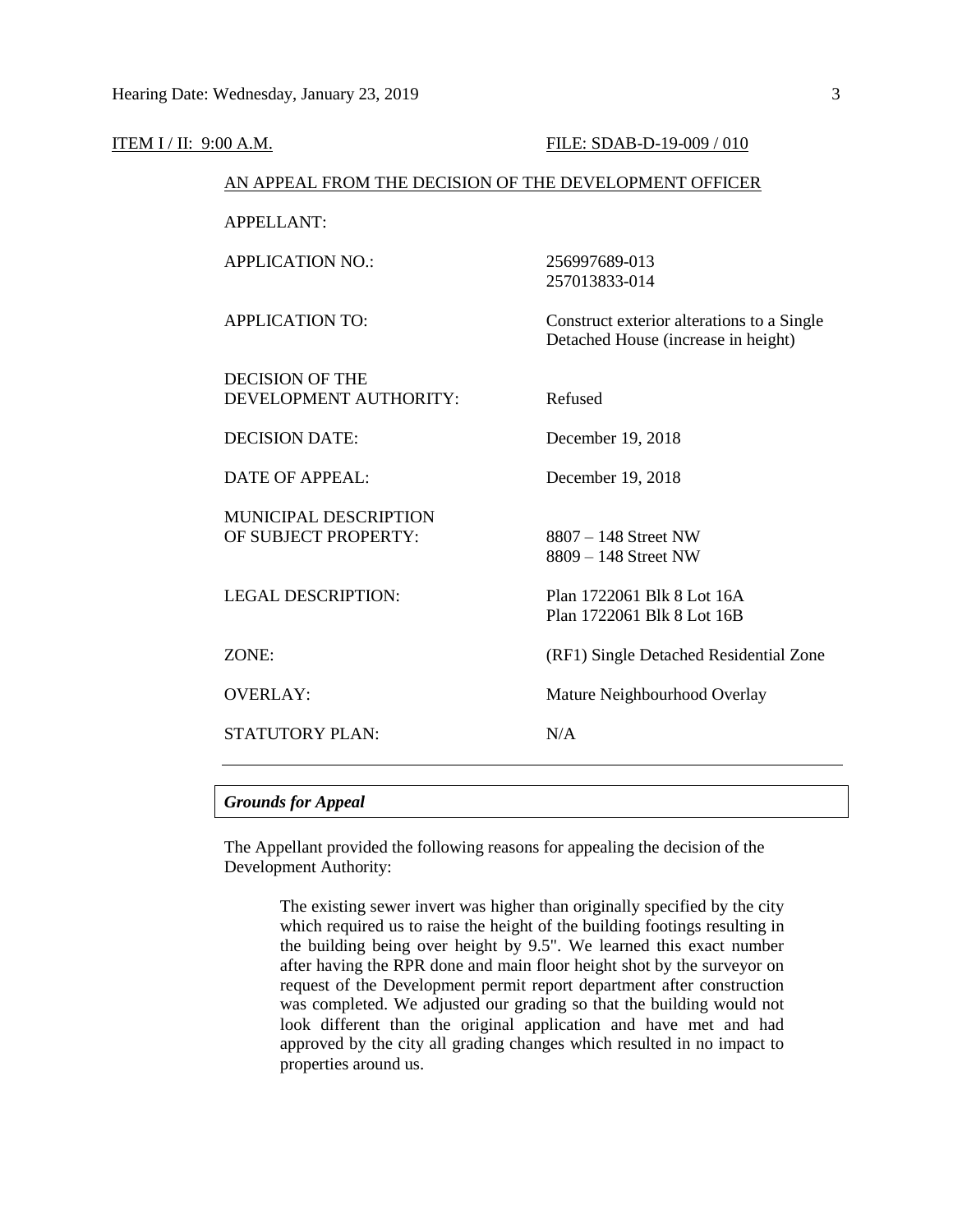#### *General Matters*

#### **Appeal Information:**

The *Municipal Government Act*, RSA 2000, c M-26 states the following:

### **Grounds for Appeal**

**685(1)** If a development authority

- (a) fails or refuses to issue a development permit to a person,
- (b) issues a development permit subject to conditions, or
- (c) issues an order under section 645,

the person applying for the permit or affected by the order under section 645 may appeal to the subdivision and development appeal board.

#### **Appeals**

**686(1)** A development appeal to a subdivision and development appeal board is commenced by filing a notice of the appeal, containing reasons, with the board,

- (a) in the case of an appeal made by a person referred to in section 685(1)
	- (i) with respect to an application for a development permit,
		- (A) within 21 days after the date on which the written decision is given under section 642, [...]

#### **Hearing and Decision**

**687(3)** In determining an appeal, the subdivision and development appeal board

…

- (a.1) must comply with the land use policies;
- (a.2) subject to section 638, must comply with any applicable statutory plans;
- (a.3) subject to clauses (a.4) and (d), must comply with any land use bylaw in effect;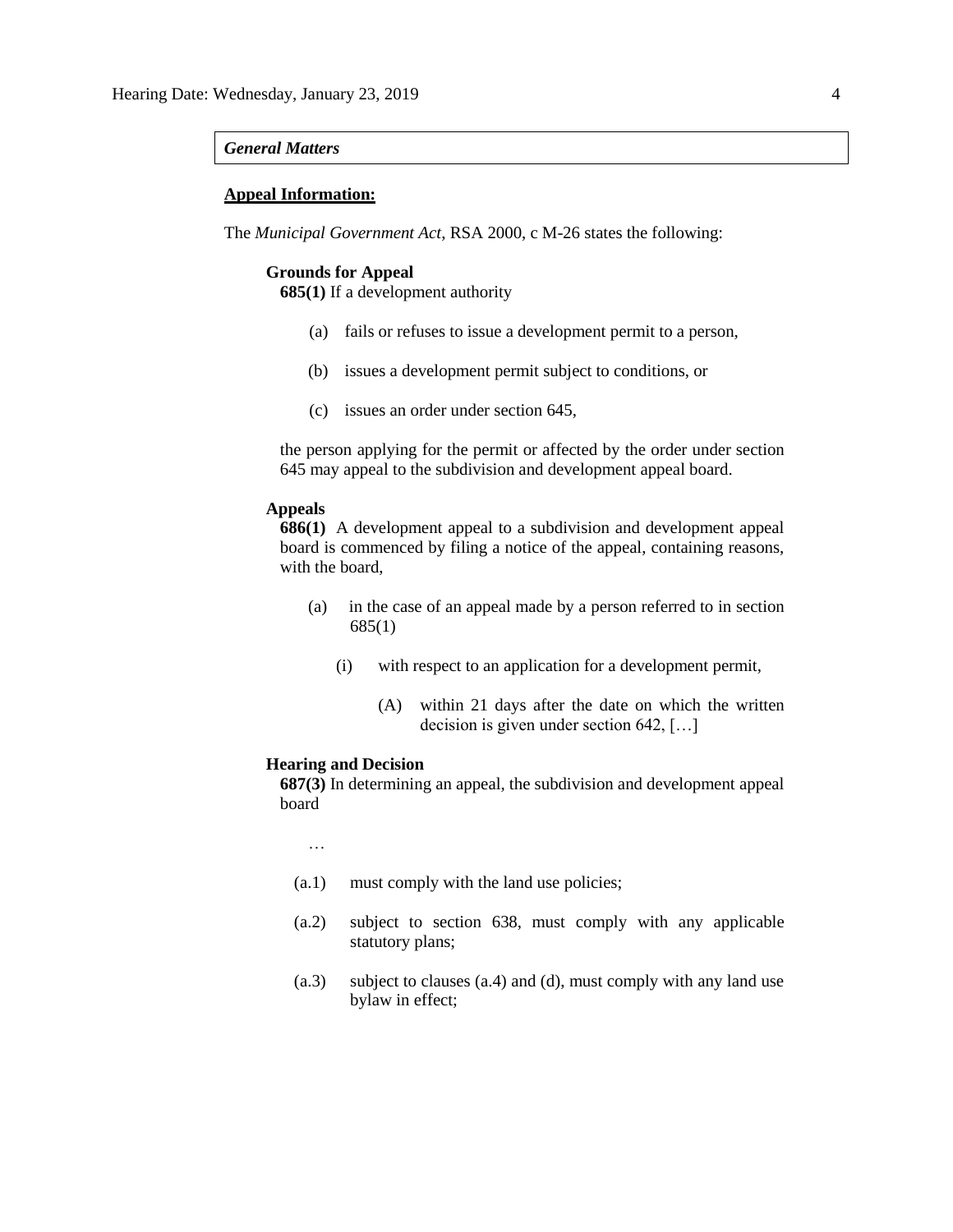- (a.4) must comply with the applicable requirements of the regulations under the Gaming, Liquor and Cannabis Act respecting the location of premises described in a cannabis licence and distances between those premises and other premises;
	- …
	- (c) may confirm, revoke or vary the order, decision or development permit or any condition attached to any of them or make or substitute an order, decision or permit of its own;
	- (d) may make an order or decision or issue or confirm the issue of a development permit even though the proposed development does not comply with the land use bylaw if, in its opinion,
		- (i) the proposed development would not
			- (A) unduly interfere with the amenities of the neighbourhood, or
			- (B) materially interfere with or affect the use, enjoyment or value of neighbouring parcels of land,

and

(ii) the proposed development conforms with the use prescribed for that land or building in the land use bylaw.

#### **General Provisions from the** *Edmonton Zoning Bylaw:*

Under section 110.2(7), **Single Detached Housing** is a **Permitted Use** in the (RF1) Single Detached Residential Zone.

Under section 7.2(8), **Single Detached Housing** means "development consisting of a building containing one principal Dwelling which is separate from any other principal Dwelling or building. This Use includes Mobile Homes which conform to Section 78 of this Bylaw."

Section 110.1 states that the **General Purpose** of the **(RF1) Single Detached Residential Zone** is "to provide for Single Detached Housing while allowing other forms of small scale housing in the form of Secondary Suites, Garden Suites, Semi-detached Housing and Duplex Housing."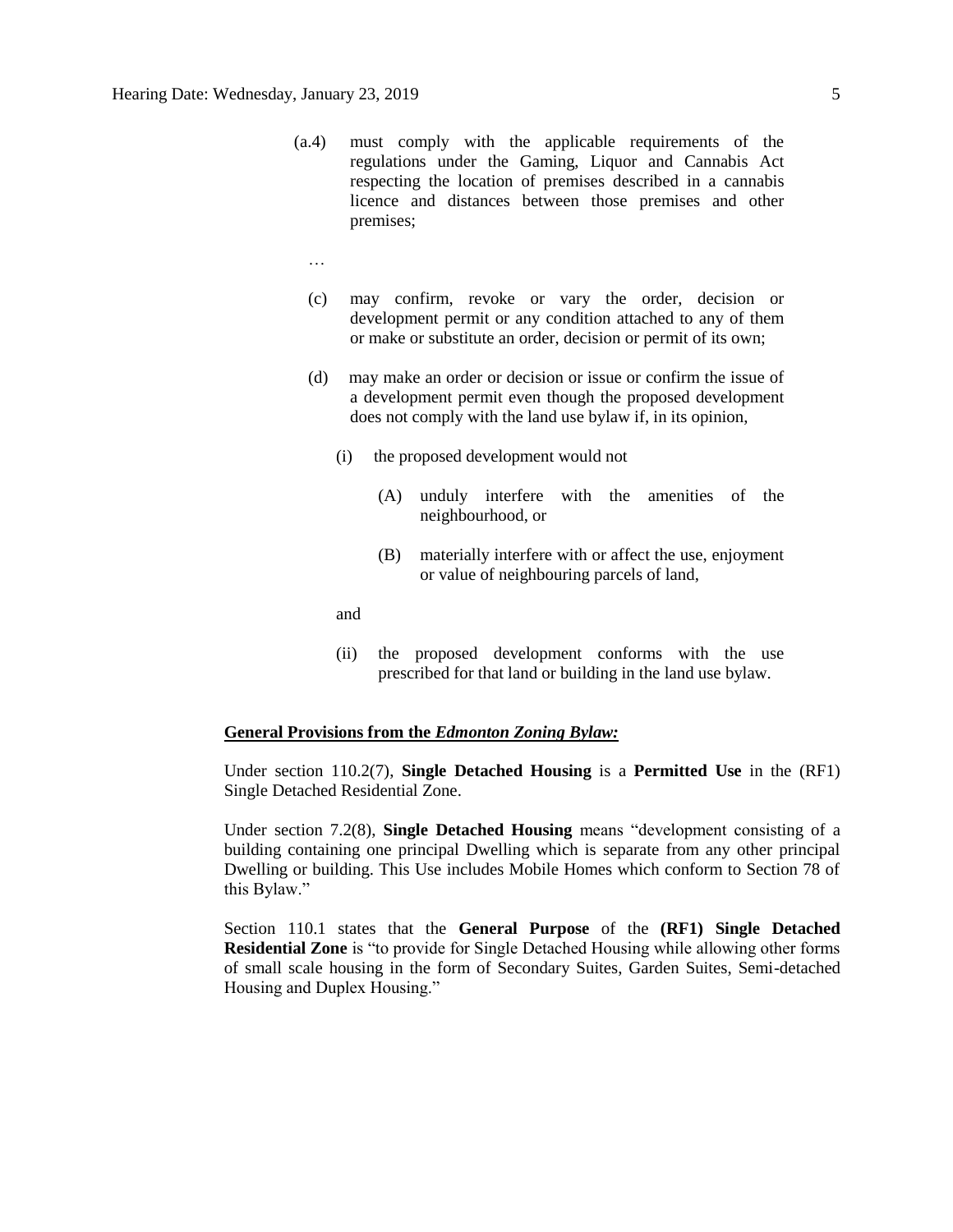Section 814.1 states that the **General Purpose** of the **Mature Neighbourhood Overlay** is:

to regulate residential development in Edmonton's mature residential neighbourhoods, while responding to the context of surrounding development, maintaining the pedestrian-oriented design of the streetscape, and to provide an opportunity for consultation by gathering input from affected parties on the impact of a proposed variance to the Overlay regulations.

#### *Height*

Section 814.3(5) states "The maximum Height shall not exceed 8.9 m."

#### **Development Officer's Determination**

#### **8807 – 148 Street NW**

**Proposed Height: 9.2 m Exceeds by: 0.3 m** [unedited]

**8809 – 148 Street NW**

**Proposed Height: 9.1 m Exceeds by: 0.2 m** [unedited]

### *Community Consultation*

Section 814.5(1) states the following with respect to Proposed Variances:

When the Development Officer receives a Development Permit Application for a new principal building, or a new Garden Suite that does not comply with any regulation contained within this Overlay, or receives a Development Permit for alterations to an existing structure that require a variance to Section 814.3(1), 814.3(3), 814.3(5) and 814.3(9) of this Overlay:

- a. the Development Officer shall send notice, to the recipient parties specified in Table 814.5(2), to outline any requested variances to the Overlay and solicit comments directly related to the proposed variance;
- b. the Development Officer shall not render a decision on the Development Permit application until 21 days after notice has been sent, unless the Development Officer receives feedback from the specified affected parties in accordance with Table 814.5(2); and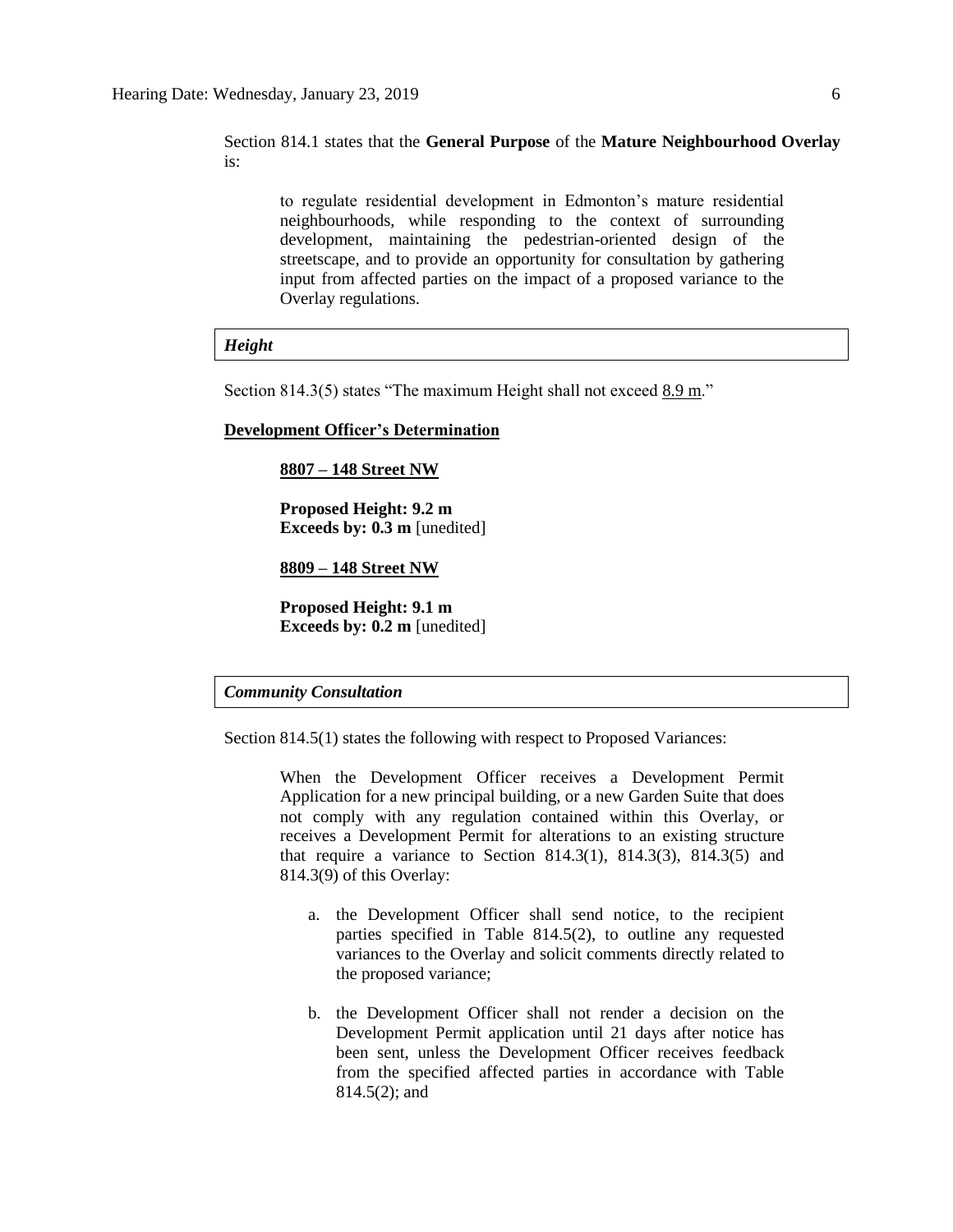c. the Development Officer shall consider any comments directly related to the proposed variance when determining whether to approve the Development Permit Application in accordance with Sections 11.2 and 11.3.

Section 814.5(2) states:

| Tier#  | <b>Recipient Parties</b>                                                                               | <b>Affected Parties</b> | <b>Regulation of this Overlay</b> |  |
|--------|--------------------------------------------------------------------------------------------------------|-------------------------|-----------------------------------|--|
|        |                                                                                                        |                         | to be Varied                      |  |
| Tier 1 | The municipal address The assessed owners                                                              |                         | $814.3(5)$ – Height               |  |
|        | and assessed owners of of the land wholly or                                                           |                         |                                   |  |
|        | the land wholly or                                                                                     | partially<br>located    |                                   |  |
|        | partially located within a $\vert$ within a distance of                                                |                         |                                   |  |
|        | distance of $\underline{60.0 \text{ m}}$ of the $\frac{60.0 \text{ m}}{20.0 \text{ m}}$ of the Site of |                         |                                   |  |
|        | Site of the proposed                                                                                   | the<br>proposed         |                                   |  |
|        | development and the                                                                                    | development and the     |                                   |  |
|        | President<br>of<br>each                                                                                | President of each       |                                   |  |
|        | <b>Community League</b>                                                                                | <b>Community League</b> |                                   |  |

### Notice to Applicant/Appellant

Provincial legislation requires that the Subdivision and Development Appeal Board issue its official decision in writing within fifteen days of the conclusion of the hearing.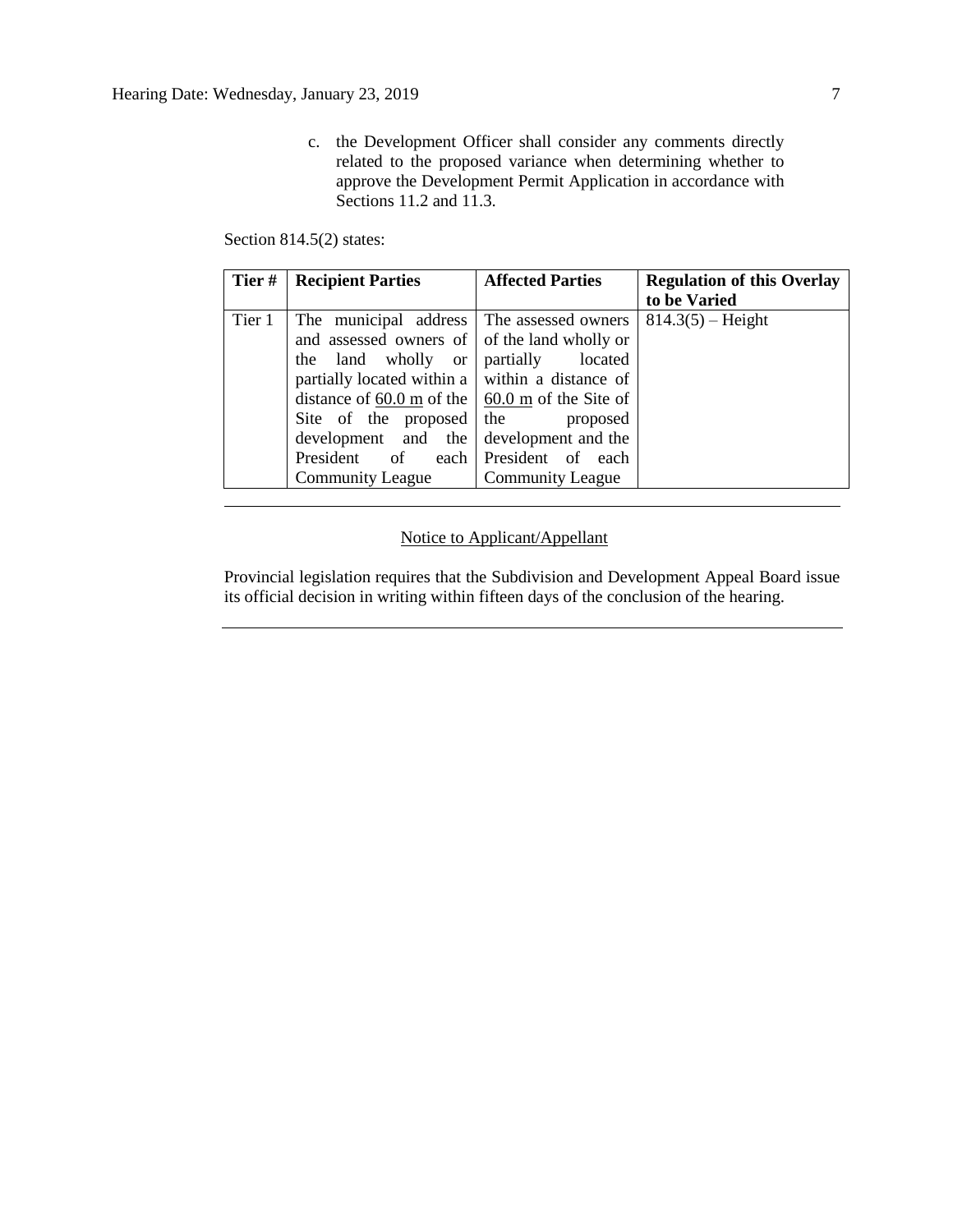|                                                                                                                                                                        |                                              |                        |                            | Project Number: 256997689-013<br><b>Application Date:</b>                                                                     | NOV 13, 2018                            |  |
|------------------------------------------------------------------------------------------------------------------------------------------------------------------------|----------------------------------------------|------------------------|----------------------------|-------------------------------------------------------------------------------------------------------------------------------|-----------------------------------------|--|
| <b>Umönton</b>                                                                                                                                                         |                                              |                        |                            | Printed:<br>Page:                                                                                                             | December 19, 2018 at 10:04 AM<br>1 of 1 |  |
|                                                                                                                                                                        |                                              | <b>Application for</b> |                            |                                                                                                                               |                                         |  |
| <b>Alterations Permit</b>                                                                                                                                              |                                              |                        |                            |                                                                                                                               |                                         |  |
| This document is a Development Permit Decision for the development application described below.                                                                        |                                              |                        |                            |                                                                                                                               |                                         |  |
| Applicant                                                                                                                                                              |                                              |                        |                            | Property Address(es) and Legal Description(s)                                                                                 |                                         |  |
|                                                                                                                                                                        |                                              |                        | 8807 - 148 STREET NW       |                                                                                                                               |                                         |  |
|                                                                                                                                                                        |                                              |                        | Plan 1722061 Blk 8 Lot 16A |                                                                                                                               |                                         |  |
|                                                                                                                                                                        |                                              |                        |                            |                                                                                                                               |                                         |  |
|                                                                                                                                                                        |                                              |                        |                            |                                                                                                                               |                                         |  |
| <b>Scope of Application</b>                                                                                                                                            |                                              |                        |                            |                                                                                                                               |                                         |  |
| To construct exterior alterations to a Single Detached House (increase in height).                                                                                     |                                              |                        |                            |                                                                                                                               |                                         |  |
| <b>Permit Details</b>                                                                                                                                                  |                                              |                        |                            |                                                                                                                               |                                         |  |
| Class Of Permit: Class B                                                                                                                                               |                                              |                        | Site Area (sq. m.): 302.78 |                                                                                                                               |                                         |  |
| Stat. Plan Overlay/Annex Area: Mature Neighbourhood                                                                                                                    |                                              |                        |                            |                                                                                                                               |                                         |  |
| Overlay<br>I/We certify that the above noted details are correct.                                                                                                      |                                              |                        |                            |                                                                                                                               |                                         |  |
|                                                                                                                                                                        |                                              |                        |                            |                                                                                                                               |                                         |  |
| Applicant signature:                                                                                                                                                   |                                              |                        |                            |                                                                                                                               |                                         |  |
| Issue Date: Dec 19, 2018 Development Authority: FOLKMAN, JEREMY<br><b>Reason for Refusal</b><br>Proposed Height: 9.2 m<br>Exceeds by: 0.3 m<br><b>Rights of Appeal</b> | through 689 of the Municipal Government Act. |                        |                            | The Applicant has the right of appeal within 21 days after the date on which the decision is made, as outlined in Section 683 |                                         |  |
|                                                                                                                                                                        |                                              |                        |                            |                                                                                                                               |                                         |  |
| <b>Building Permit Decision</b><br>Refused                                                                                                                             |                                              |                        |                            |                                                                                                                               |                                         |  |
| Fees                                                                                                                                                                   |                                              |                        |                            |                                                                                                                               |                                         |  |
|                                                                                                                                                                        | <b>Fee Amount</b>                            | <b>Amount Paid</b>     | Receipt#                   | <b>Date Paid</b>                                                                                                              |                                         |  |
| Dev Application Fee                                                                                                                                                    | \$170.00                                     | \$170.00               | 05470588                   | Nov 13, 2018                                                                                                                  |                                         |  |
| <b>Total GST Amount:</b><br>Totals for Permit:                                                                                                                         | \$0.00<br>\$170.00                           | \$170.00               |                            |                                                                                                                               |                                         |  |
|                                                                                                                                                                        |                                              |                        |                            |                                                                                                                               |                                         |  |
|                                                                                                                                                                        |                                              |                        |                            |                                                                                                                               |                                         |  |
|                                                                                                                                                                        |                                              |                        |                            |                                                                                                                               |                                         |  |
|                                                                                                                                                                        |                                              |                        |                            |                                                                                                                               |                                         |  |
|                                                                                                                                                                        |                                              |                        |                            |                                                                                                                               |                                         |  |
|                                                                                                                                                                        |                                              |                        |                            |                                                                                                                               |                                         |  |
|                                                                                                                                                                        |                                              |                        |                            |                                                                                                                               |                                         |  |
| THIS IS NOT A PERMIT                                                                                                                                                   |                                              |                        |                            |                                                                                                                               |                                         |  |
|                                                                                                                                                                        |                                              |                        |                            |                                                                                                                               |                                         |  |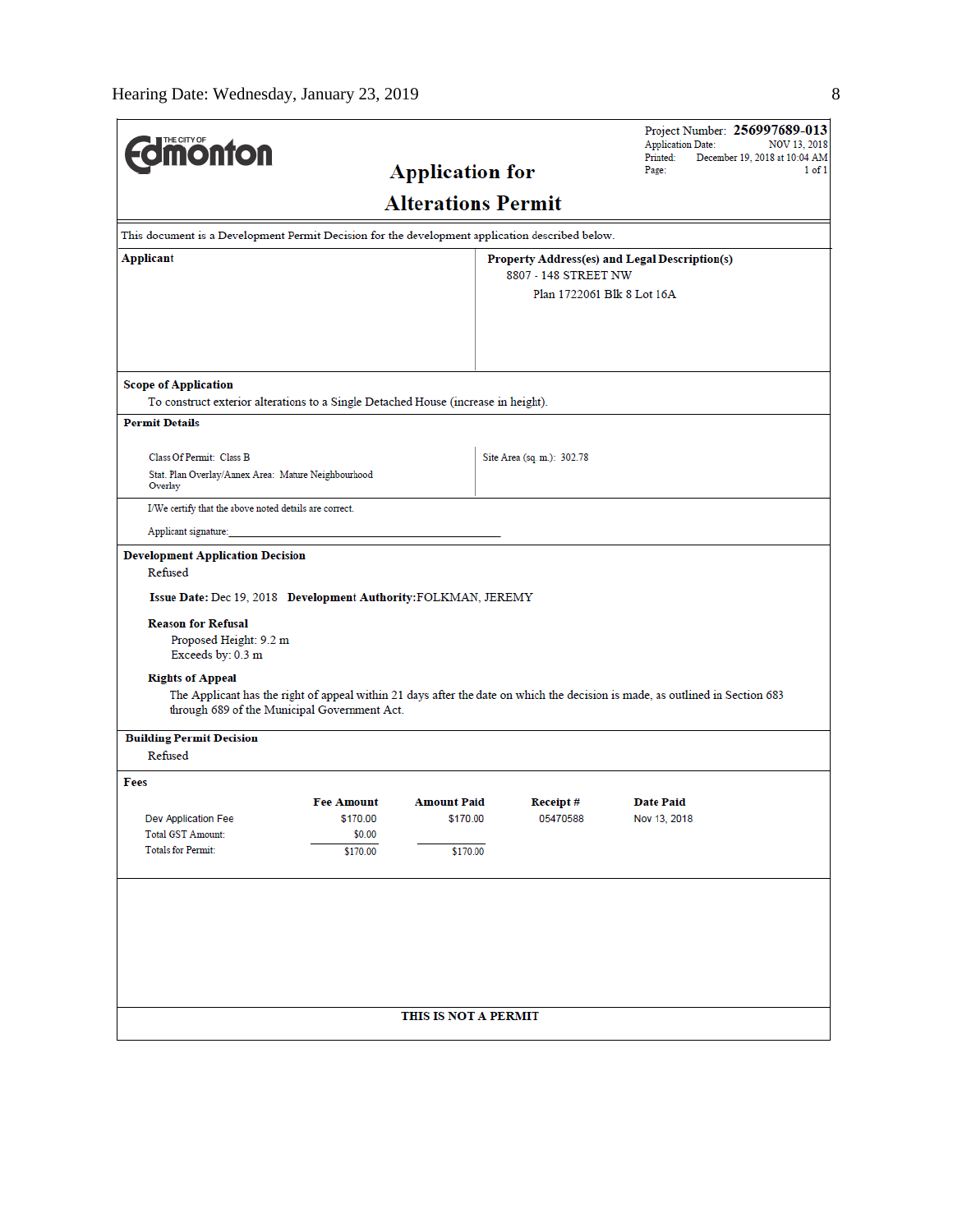| <b><i><u><u><b>MONTON</b></u></u></i></b>                                                                   |                                                                                                                                                                               |                                |                                               | <b>Application Date:</b><br>Printed: | Project Number: 257013833-014<br>NOV 13, 2018<br>December 19, 2018 at 10:03 AM |
|-------------------------------------------------------------------------------------------------------------|-------------------------------------------------------------------------------------------------------------------------------------------------------------------------------|--------------------------------|-----------------------------------------------|--------------------------------------|--------------------------------------------------------------------------------|
|                                                                                                             |                                                                                                                                                                               | <b>Application for</b>         |                                               | Page:                                | $1$ of $1$                                                                     |
|                                                                                                             |                                                                                                                                                                               | <b>Alterations Permit</b>      |                                               |                                      |                                                                                |
| This document is a Development Permit Decision for the development application described below.             |                                                                                                                                                                               |                                |                                               |                                      |                                                                                |
| Applicant                                                                                                   |                                                                                                                                                                               |                                | Property Address(es) and Legal Description(s) |                                      |                                                                                |
|                                                                                                             |                                                                                                                                                                               |                                | 8809 - 148 STREET NW                          | Plan 1722061 Blk 8 Lot 16B           |                                                                                |
|                                                                                                             |                                                                                                                                                                               |                                |                                               |                                      |                                                                                |
|                                                                                                             |                                                                                                                                                                               |                                |                                               |                                      |                                                                                |
|                                                                                                             |                                                                                                                                                                               |                                |                                               |                                      |                                                                                |
| <b>Scope of Application</b>                                                                                 |                                                                                                                                                                               |                                |                                               |                                      |                                                                                |
| To construct exterior alterations to a Single Detached House (increase in height).<br><b>Permit Details</b> |                                                                                                                                                                               |                                |                                               |                                      |                                                                                |
|                                                                                                             |                                                                                                                                                                               |                                |                                               |                                      |                                                                                |
| Class Of Permit: Class B                                                                                    |                                                                                                                                                                               |                                | Site Area (sq. m.): 286.63                    |                                      |                                                                                |
| Stat. Plan Overlay/Annex Area: Mature Neighbourhood<br>Overlay                                              |                                                                                                                                                                               |                                |                                               |                                      |                                                                                |
| I/We certify that the above noted details are correct.                                                      |                                                                                                                                                                               |                                |                                               |                                      |                                                                                |
| Applicant signature:                                                                                        |                                                                                                                                                                               |                                |                                               |                                      |                                                                                |
| <b>Reason for Refusal</b><br>Proposed Height: 9.1 m<br>Exceeds by: 0.2 m<br><b>Rights of Appeal</b>         | The Applicant has the right of appeal within 21 days after the date on which the decision is made, as outlined in Section 683<br>through 689 of the Municipal Government Act. |                                |                                               |                                      |                                                                                |
| <b>Building Permit Decision</b>                                                                             |                                                                                                                                                                               |                                |                                               |                                      |                                                                                |
| Refused                                                                                                     |                                                                                                                                                                               |                                |                                               |                                      |                                                                                |
| Fees                                                                                                        |                                                                                                                                                                               |                                |                                               |                                      |                                                                                |
| Dev Application Fee                                                                                         | <b>Fee Amount</b><br>\$170.00                                                                                                                                                 | <b>Amount Paid</b><br>\$170.00 | Receipt#<br>05470589                          | <b>Date Paid</b><br>Nov 13, 2018     |                                                                                |
| <b>Total GST Amount:</b>                                                                                    | \$0.00                                                                                                                                                                        |                                |                                               |                                      |                                                                                |
| <b>Totals for Permit:</b>                                                                                   | \$170.00                                                                                                                                                                      | \$170.00                       |                                               |                                      |                                                                                |
|                                                                                                             |                                                                                                                                                                               |                                |                                               |                                      |                                                                                |
|                                                                                                             |                                                                                                                                                                               |                                |                                               |                                      |                                                                                |
|                                                                                                             |                                                                                                                                                                               |                                |                                               |                                      |                                                                                |
|                                                                                                             |                                                                                                                                                                               |                                |                                               |                                      |                                                                                |
|                                                                                                             |                                                                                                                                                                               |                                |                                               |                                      |                                                                                |
|                                                                                                             |                                                                                                                                                                               | THIS IS NOT A PERMIT           |                                               |                                      |                                                                                |
|                                                                                                             |                                                                                                                                                                               |                                |                                               |                                      |                                                                                |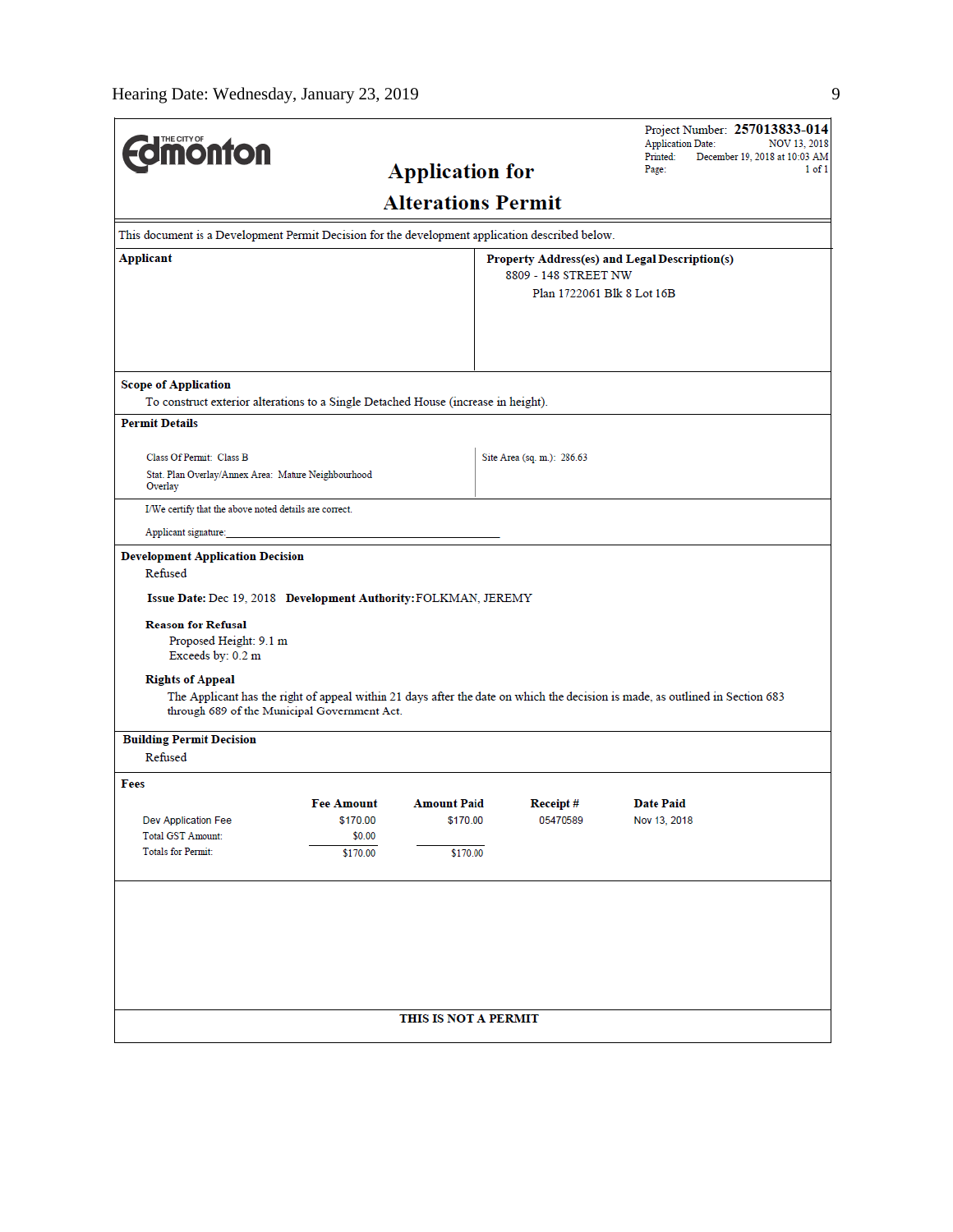

Site Location **Community Contracts** File: SDAB-D-19-009

N